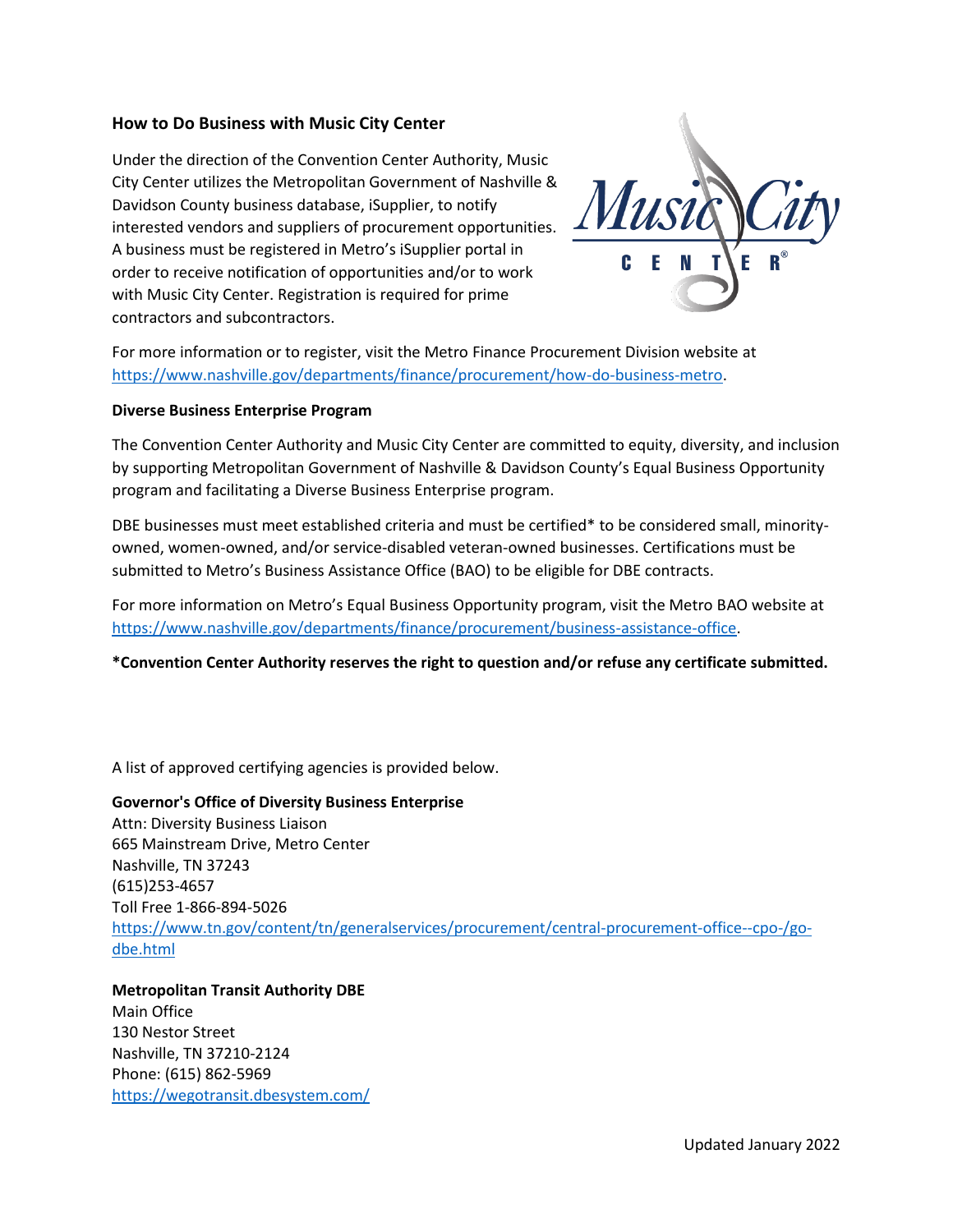#### **TN Department of Transportation DBE**

Small Business Development Program James K. Polk Building, Suite 1800 505 Deaderick Street Nashville, TN 37243-0347 Phone: (615)741-3681 <https://www.tn.gov/tdot/civil-rights/small-business-development-program.html>

#### **Metropolitan Nashville Airport Authority**

1 Terminal Drive, Suite 501 Nashville, TN 37214 Phone: (615) 275-1620 [https://flynashville.com/nashville-airport-authority/business-opportunities/business-diversity](https://flynashville.com/nashville-airport-authority/business-opportunities/business-diversity-development)[development](https://flynashville.com/nashville-airport-authority/business-opportunities/business-diversity-development)

#### **Small Business Administration – 8(a) only**

TN District Office 50 Vantage Way, Suite 201 Nashville, TN 37228 Phone: (615) 736-5881 Fax: (615) 736-7232 <https://certify.sba.gov/>

### **National Minority Supplier Development Council (NMSDC)**

Affiliates include TMSDC—MBE Nashville State Office Metro Center, Plaza I 220 Athens Way, Suite 105 Nashville, Tennessee 37228 Phone: (615) 259-4699 Fax: (615) 259-9480 <https://nmsdc.org/mbes/mbe-certification/> <https://tsmsdc.com/mbe-certification/mbe-certification-application/>

## **National Women Business Owners Corporation (NWBOC) WBE**

1001 W Jasmine Drive #G Lake Park, FL 33403 Phone: 1-800-675-5066 <https://www.nwboc.org/apply.html>

## **Women's Business Enterprise National Council (WBENC) WBE Headquarters**

1120 Connecticut Ave NW, Suite 1000 Washington, DC 20036 Phone: (202) 872-5515 Fax: (202) 872-5505 <https://www.wbenc.org/certification/>